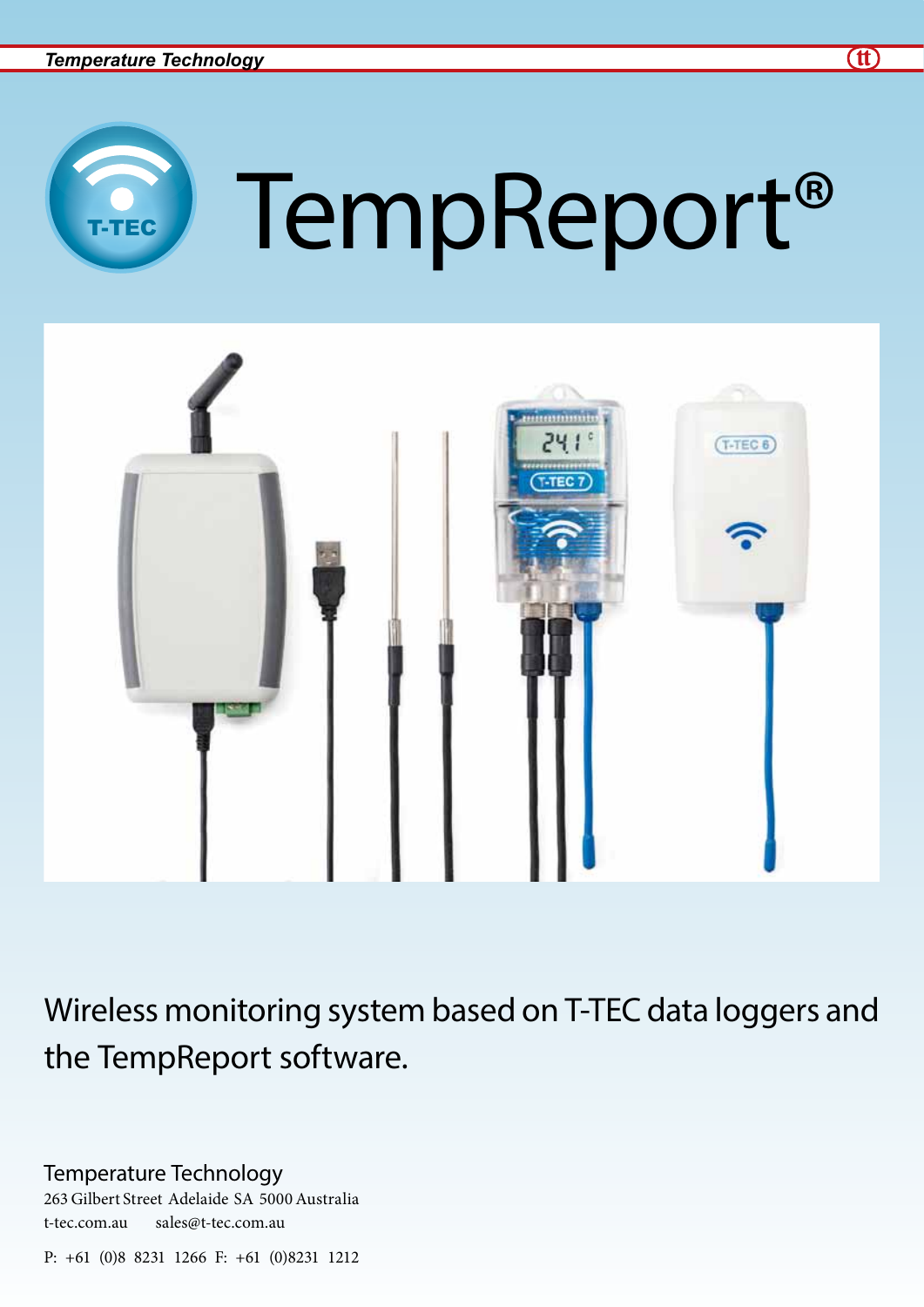# TempReport®

TempReport is a convenient way to log, view and store data. The data loggers stay where they are monitoring temperature and transmit the actual temperatures, alarms and files, automatically and on demand. Now the monitoring is active. Gone are the days when data loggers had to be collected, hooked up by cable for download and then put back in place.

Two-way communication happens between the computer and the loggers via the Gateway. All data arrive at the computer and all loggers are operated from there.

When the computer is turned on in the morning, the actual temperatures will start to arrive. A data logger in alarm will appear in red. When the program runs in the background, a notification with alarm message will appear on the screen. Temperature updates keep coming as programmed.

| Check Gateway                               |   | SIN             | Name / Location                                                                                 | <b>Status</b> | ÷                  | $\overline{2}$    | $\overline{3}$ | Last updated                    |
|---------------------------------------------|---|-----------------|-------------------------------------------------------------------------------------------------|---------------|--------------------|-------------------|----------------|---------------------------------|
| Refresh All                                 |   | 44              | Igloo/Calibration. Started 29.9.15                                                              | logging       |                    | T 25.3°C H 36.0%  |                | 27 minutes ago                  |
|                                             |   | 47              | Outside - old battery                                                                           | logging       |                    | T 30.1"C H 41.1%  |                | 4 hours ago                     |
| Add New Logger                              |   | 71              | Old h/w rev 2 5 / 2 33                                                                          | logging       | T 23 5'C           |                   |                | 16 minutes ago                  |
| Remove Logger                               |   | 106             | Glass counter                                                                                   | logging       | T 23 7*C           |                   |                | 56 minutes ago                  |
| Reset Relay                                 |   | 128             | Glass counter                                                                                   | logging       | T 23.6°C   H 40.7% |                   |                | 1 hours ago                     |
|                                             | ٦ | 1173            | Fridge+Freezer, a/w 3.0.2                                                                       | logging       |                    | T 27.0°C T 27.0°C |                | 1 minutes ago                   |
| Settings                                    |   | 183             | RF183 61E Gasbox New Batt 30.11.15                                                              | logging       | T 30.4"C           |                   |                | 2 hours ago                     |
| Help:                                       |   | 189             | Bat 15.11 Calibration 6.1.1 Chem Anal.                                                          | logging       | T 59.2°C           |                   |                | 5 minutes ago                   |
|                                             |   |                 | C290 No Antenna S.12.15 Enterix                                                                 | logging       |                    | T 25.6°C H 35.5%  |                | 4 minutes ago                   |
|                                             |   | 290             |                                                                                                 |               |                    |                   |                |                                 |
| About<br>Exit                               |   |                 |                                                                                                 |               |                    |                   |                |                                 |
| Start Logger                                |   |                 | Information: Logger #106 (Glass counter)<br>Logger 106 is logging                               |               |                    |                   |                |                                 |
|                                             |   |                 | Started at 27/10/2015 10:06:49 AM<br>Wrap around is enabled                                     |               |                    | ч                 |                | Refresh this logger only<br>12% |
| Stop Logger<br>Download Logger<br>View Logs |   |                 | Automatic update every 2 Hours.<br>Automatic download is off.<br>19873 temperature logs / 5 Min |               |                    |                   |                |                                 |
| Data Updates                                |   | Battery: 3.34 V |                                                                                                 |               |                    |                   |                |                                 |
| Stop Alarm                                  |   |                 |                                                                                                 |               |                    |                   |                |                                 |

Highlighting a data logger lets the user see the location, the sensor number and types, the frequency of the logging, the automatic update and file download schedule, the battery voltage and the firmware version. Refresh calls for the actual temperature.

- 1. Using the left side buttons, the logging can be started and stopped, and the file can be downloaded.
- 2. Alarms can be stopped and changed. Automatic updates and downloads and be set or changed.
- 3. Security can be set for each logger according to the requirements: access may be limited for some users, and the loggers can be protected from outsider access.
- 4. Downloaded files can be viewed in 'View logs'. The chosen data will appear as a graph in the Graphviewer, with facilities for zoom and plot, printing and saving for spreadsheet programs.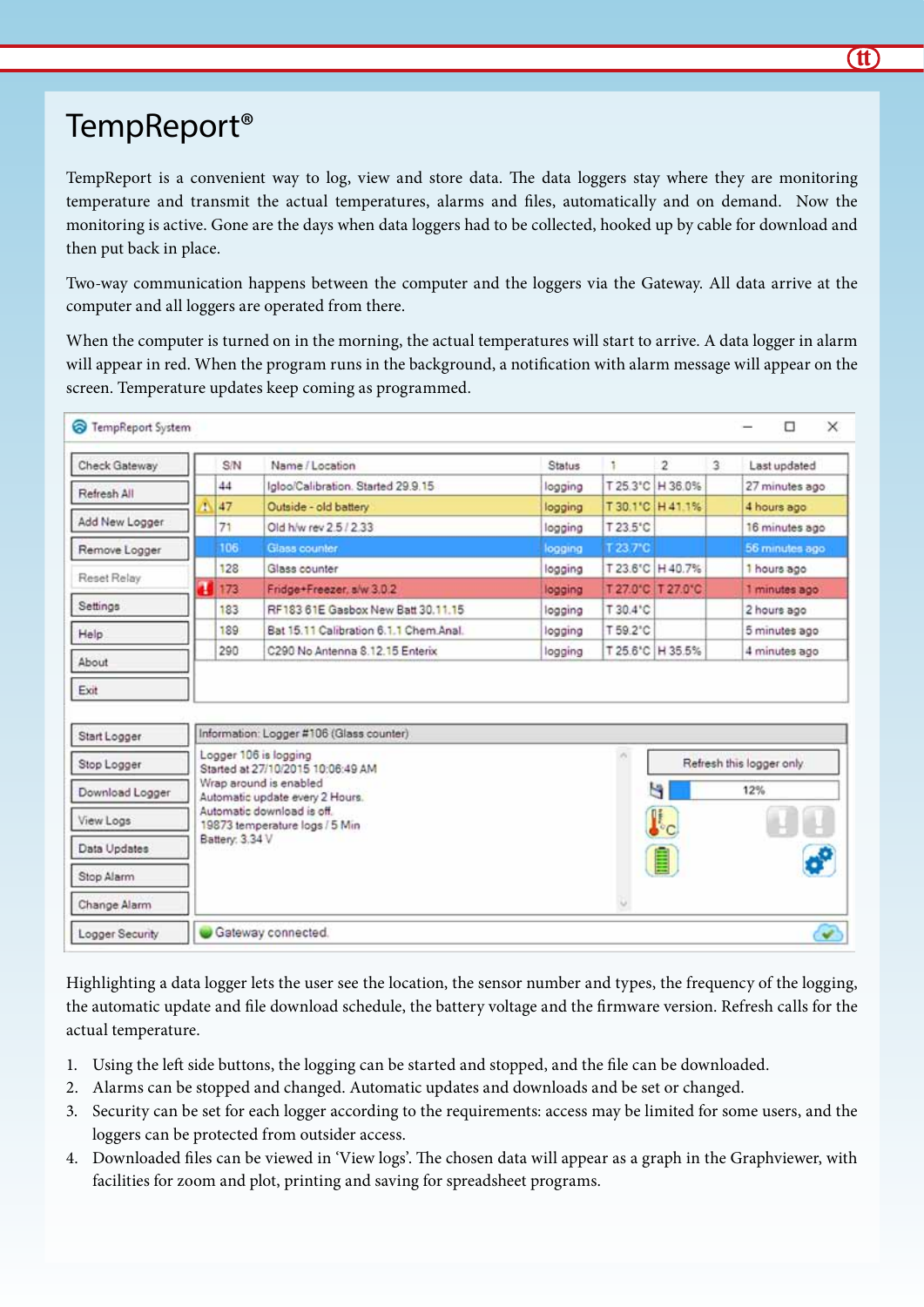# Configuration possibilities

T-TEC RF data loggers communicate wirelessly to a Gateway, within 300 meters clear line of sight. The distance between the Gateway and the computer can be extended by connecting a Gateway to a LAN. A computer connected to the same LAN can detect and share that Gateway, or the Gateway can send the data to a server (either in-house or on the Internet) to store and distribute the data. A limitless number of computers can access that server and download the data. With the correct user permissions, it is also possible to remotely change the data logger settings eg. stopping, starting, downloading, change alarm, and so forth.

The T-TEC RF data logger system is scalable: data loggers can be easily added, either locally or remotely. Up to 50 data loggers can communicate with one Gateway.

One or many T-TEC RF data loggers can communicate via:

- a single Gateway connected to a single computer via USB.
- many Gateways each connected to a different computer via USB.
- one (or many) Gateway(s) with WiFi connected to the LAN serving one or many computers.
- • one (or many) Gateway(s) with WiFi connected to the LAN sending data via the Internet (no computers).



#### Access Control

The logger communication is protected in several ways: all communication is encrypted, so that no interference is possible. Access may be based on software key, so that neighbours cannot read each others' loggers. Passwords to grant limited access may be set; for example: specific departments can have access to their own data, but the administrator reserves the rights to change the set-up of the data logger: naming, starting / stopping / changing alarms.



Outdoor temperature and humidity in Adelaide – from wireless T-TEC logger in wrap-around mode. This data set has 1.3 million logs, stored in the database.